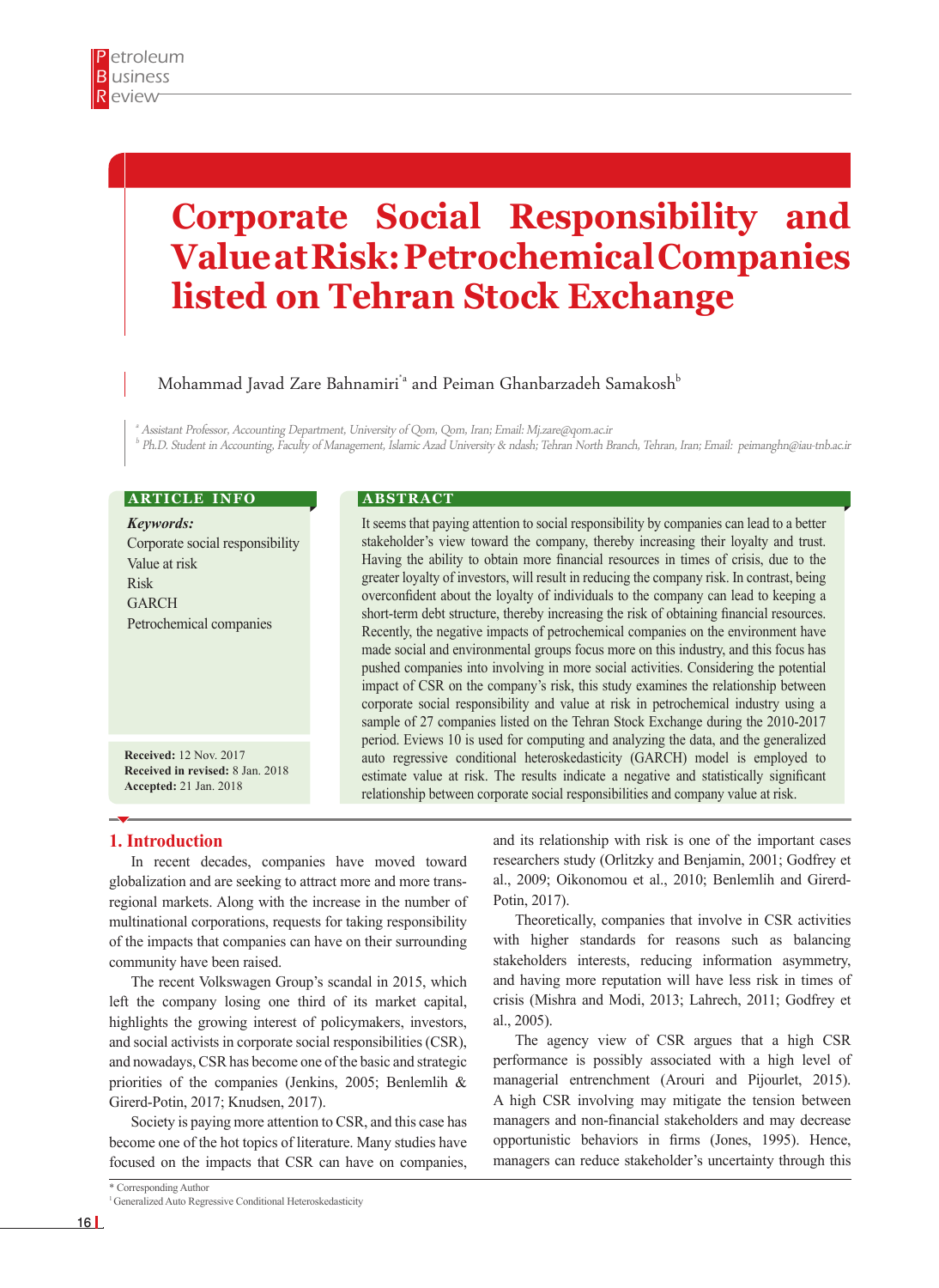Volume 2, Issue 1 February 2018

method.

Most investors are more likely to investigate social responsibility companies, and the loyalty of customers to these companies can reduce their risk. Stronger customers loyalty to companies means that these companies have a steady demand (less sensitive to their stock prices), and their profit is less sensitive to entire economic changes. Hence, it can be said that social responsible companies will have less risk (Scherer and Palazzo, 2012).

Total risk is divided into two parts: systematic and idiosyncratic risk. Systematic risk (market risk) is the uncertainty inherent in the entire market and can be affected by factors such as economic and political developments, business cycles, inflation, and unemployment, which affects the price of all stocks in the market. On the other hand, idiosyncratic risk (unsystematic risk) is the uncertainty that comes with the company or industry itself and includes factors such as the entry of new rivals into the market, change of management, and product return, which can be eliminated by purchasing market portfolio (Cheung, 2016).

Although systematic and unsystematic risk are the main criteria to measure risk, portfolio managers, banks, and risk managers use other measures such as Value at risk to determine the risk. Value at risk (VaR) as one of the downside risk indicators is a criterion for measuring the maximum potential loss of a portfolio which was presented in 1994 by Weather Stone. Value at risk measures the risk quantitatively and is currently considered as one of the key tools in risk management discussions. By definition, value at risk is the worst expected losses that an asset portfolio may suffer over a specific period of time and with a given level of confidence (Llacay and Peffer, 2017).

Given the importance and increasing use of VaR as one of the criteria for measuring the risk (Mohamed, 2005), this criterion and its relation with CSR has not much been considered in the literature.

Petrochemical industry, as the connector of the oil industry (with high price fluctuations) to other industries, has always faced a growing flow of risk, and its negative impacts on the environment have made the social and environmental groups focus more on this industry; thus, this has pushed these companies into involving in more social activities. Involving in CSR in the petrochemical industry can be very influential; these effects include the role of oil pollutants and environmental hazards of the industry and greenhouse gas emissions, which have a profound impact on climate change and global warming. Moreover, most financial transactions of the petrochemical industry are often foreign trades in Iran, and due to the fluctuations in the price of oil, the possibility of international sanctions, and the dependence of the petrochemical industry on this mineral, the risk of investment in this industry will increase (Bolu and Jahan-Ara, 2017). Considering the potential impact of these activities on the company risk and the availability of the industries information in Iran, this study examines the relationship between corporate social responsibility and value at risk in petrochemical industry for companies listed on the Tehran Stock Exchange.

Below, literature review and hypotheses development; results; discussion and conclusion; and references of the article are presented.

## **2. Literature review and hypotheses development**

Stakeholder theory states that managers must balance the interests of stakeholders, employees, customers, and society in order to guarantee the survival of the organization (Mishra & Modi, 2013). However, the goals of an organization may depend more on the interests of a certain stakeholder. CSR can reduce the risk of losing support of one or more stakeholders. In addition, CSR commitment can increase the reputation of the organization and cause greater customer loyalty towards the company in case of a negative event (Viviani, Revelli and Fall, 2015).

In fact, according to Fabrizi et al. (2014), there are two opposite motivations for managers to involve in CSR policies. The agency view of CSR commitment suggests that these activities should be used by managers to increase their personal interests. For instance, managers may involve in CSR to increase their power in the company (Jiraporn and Chintrakarn, 2013). Managers may also engage in CSR activities to reduce the impact of internal control (Fabrizi et al., 2014). On the contrary, the conflict-of-interest perspective clearly suggests that CSR activities should be a tool for managers to resolve conflicts with stakeholders, thereby increasing shareholder's wealth (Jiraporn and Chintrakarn, 2013).

Involving in some types of CSR activities can lead to a form of goodwill or moral capital (Godfrey et al., 2009) that protects many of the firm's intangible assets by providing an insurance-like protection for shareholders against the future risks.

Value at risk is one of the criteria used to estimate company's financial risk and aims to measure the maximum probable loss of a portfolio in a certain period. For example, if a portfolio's VaR risk is 1 million \$, with the probability of 95%, it means that the possibility of that portfolio's daily loss being more than 1 million \$ is 5 percent. Due to the important role of risk management and the pervasive use of VaR since 1996, many parametric, non-parametric ,and semiparametric methods have been devised for its estimation, and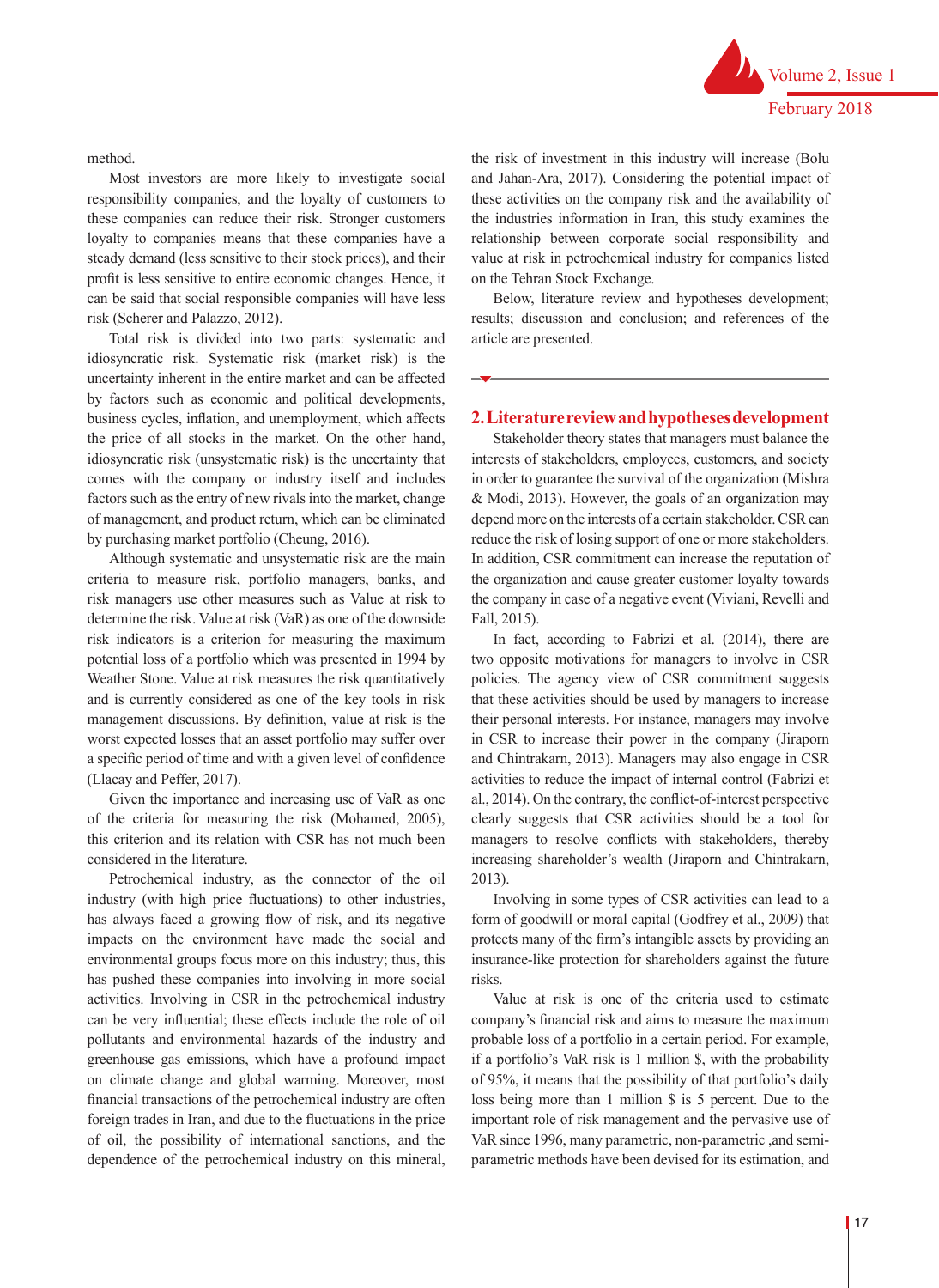one of the most important and useful models to estimate VaR is the GARCH model.

Llacay and Peffer (2017) in their research indicated that VaR has an impact on the firm's market stability and market capitalization. In addition, past studies about CSR have shown the effect of these factors on the financial risk (Benlemlih and Girerd-Potin, 2017; Jo and Na, 2012) and social capital (Jha and Cox, 2015) of the companies. Kytle and Ruggie (2005) state that high-quality relationship with stakeholders can have a positive impact on risk management by reducing the uncertainty of company's stock on the market, which creates controls to minimize or eliminate distortions, losses, or damage to business operations and reduces the effect of a negative event in business.

According to the mentioned studies, it can be expected that corporate social responsibility and company risk have a type of relationship with each other. Hence, in the following section, some studies in this regard will be investigated.

Chollet and Sandwidi (2017) studied the relationship between risk and corporate social responsibility using the global data of 23,194 firms-years during the period of 2003 to 2012. The results of this study showed that good social and governmental behavior can reduce corporate risk.

Llacay and Peffer (2017) investigated the impact of value at risk on market stability. Their research suggests that market should be more prone to suffer VaR cycles when investors use a short-term horizon to calculate asset volatility or a not-tooextreme value for their risk threshold.

Cheung (2016) examined the relationship between CSR and cash holdings using a sample of 2364 companies. The results of this work showed that the positive effect of CSR on cash holdings via the systematic risk channel is robust, while via the idiosyncratic risk and corporate governance are not.

can ease the negative measures of stakeholders in case of a negative event. This can lead to the avoidance of punitive actions by stakeholders, which might otherwise lead to decisions which can have a negative impact on companies.

Orhan and Koksal (2012) conducted a research on VaR using GARCH and ARCH model. In their study, samples of Brazil, Turkey, Germany, and the United States stock markets were used. The results showed that the GARCH and ARCH model had the best performance in measuring value at risk.

Jo and Na (2012) developed and tested two competing hypotheses of risk reduction and window dressing. Employing an extensive U.S. sample during the 1991–2010 period from controversial industry firms such as alcohol, tobacco, gambling, and others, they found that CSR engagement inversely affected firm risk after controlling various firm characteristics.

According to above studies, it can be resulted that companies more participating in CSR activities can increase the trust and

loyalty of society towards themselves and consequently reduce firm risk. In particular, accepting CSR and being aware of environmental and social issues can increase company ability to control and reduce company risks. CSR commitment can also have an impact on reducing the risk of different penalties such as sanctions by consumers, damaging to company brand, and losing reputation. Regarding the literature review the research hypothesis is CSR commitment by petrochemical companies having relationship with their value at risk (VaR).

## **3. Methodology**

The data of the research were extracted from 27 petrochemical companies listed on the Tehran Stock Exchange during 2010-2017. Due to the difference in the number of active days of each share to the shares of other companies and owing to the risk estimation for each company, the daily stock prices of each company are separately collected and analyzed. After collecting data for each company, we can predict the mean and standard conditional deviations using the mean equation and variance of the optimal model for the logarithmic return series of petrochemical companies. Finally, VaR is estimated using means and standard deviations for that time at a 95% probability level, and VaR can be estimated by having the distribution of returns. After estimating daily VaR of each share, the annual average of each share is calculated and valued as the VaR of company for that year.

According to the research hypothesis, the research model is presented by:

Viviani, Revelli, and Fall (2015) added that CSR activities 0 1 2 3 4 5 6 7 *it it it it it it it it VAR CSR CFA DVPA SIZE LEV SG MTB* αα α α α α α α = + + + + ++ + <sup>+</sup> 0 1 2 3 4 5 6 7 8 9 *it it it it it it it it it it it VAR CSR CFA DVPA SIZE LEV SG MTB NWC RETA* αα α α α α α α αα ε = + + + + ++ + <sup>+</sup> + + 0 1 2 3 4 5 6 7 8 9 *it it it it it it it it it it it VAR CSR CFA DVPA SIZE LEV SG MTB NWC RETA* αα α α α α α α αα ε = + + + + ++ + <sup>+</sup> + + (1)

 The work of Viviani et al. (2015) is used to from the above model.

## **4. Dependent Variable: Value at Risk (VaR)**

In order to calculate VaR, there is not any explicit, absolute, and optimal model. Using different methods of calculating VaR depends on the simplicity in executing the model and the validity of its results. This substitution relationship creates inherent constraints in risk management. In this study, GARCH model is used for estimating VaR; GARCH is a mechanism that uses past variances and errors to explain the current variance. The GARCH model is capable of describing many of actual characteristics of financial time series, including higher than normal kurtosis.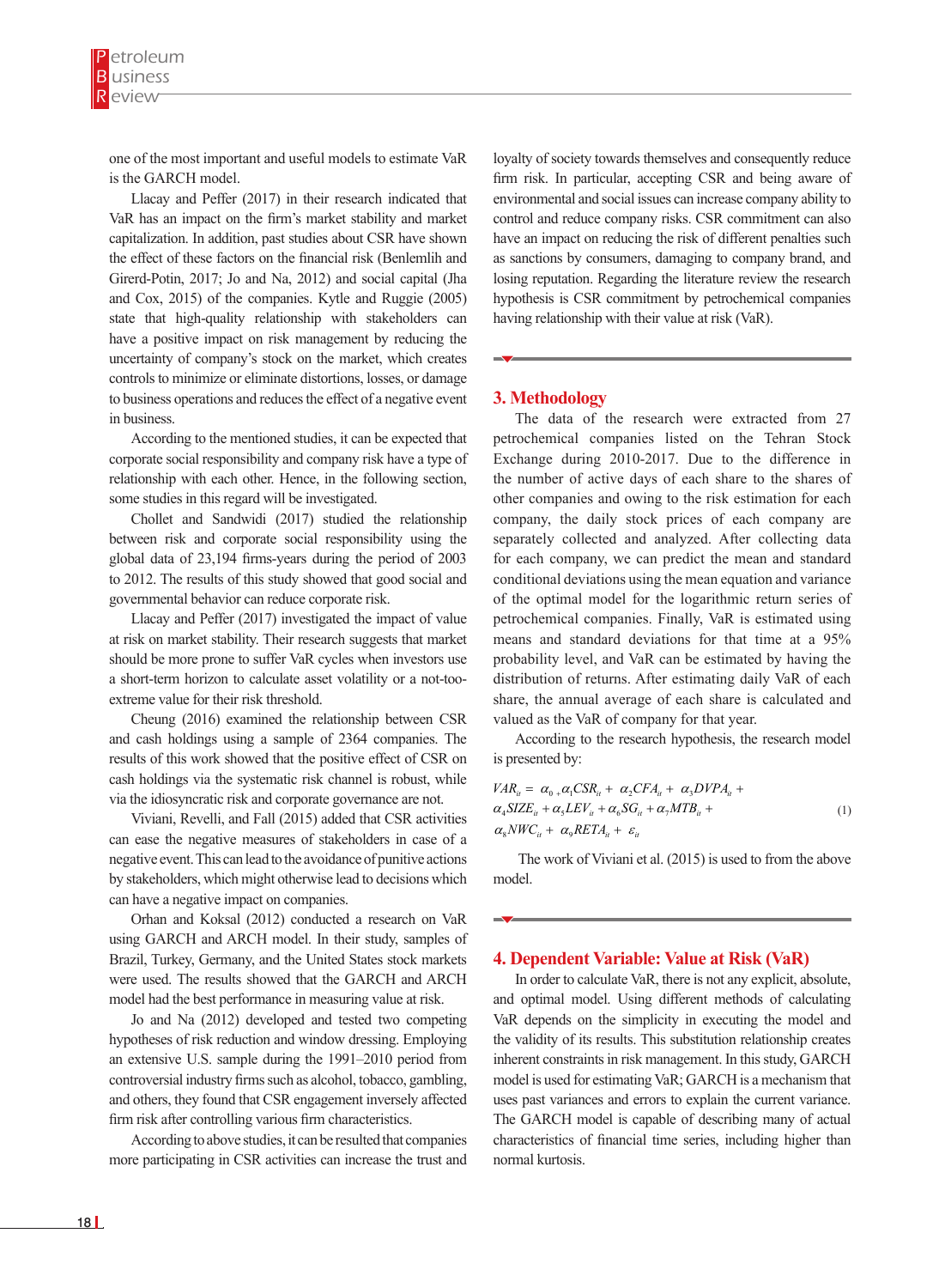

For calculating CSR as the independent variable of the research, the checklist of Hassas et al. (2013)

 $\mathbf v$  a positive relationship with its past values. Assuming to have no structural changes in  $\mathbf v$ 

variability has a positive relationship with its past values. Assuming to have no structural changes in

 $\mathbf{e}$  series of dimensions has a series of components. Board of directors' report is used to measure and analyzes

February 2018  $\mathbf{v}$  $F$ ebruary 2018  $r$ e bilitary  $2018$ 

To calculate the VaR of a financial asset during the  $\hat{\sigma}^2 = \hat{\omega} + \hat{\alpha} r^2 + \hat{\beta} \hat{\sigma}^2$ horizons of time (for example, one day), its amount is  $\mathbf{O}_{t} = \mathbf{O} + \alpha \cdot \mathbf{I}_{t-1} + \mathbf{p} \cdot \mathbf{O}_{t-1}$ typically expressed as a left or right distribution. Therefore, By placing than based on the information available at the time  $(t)$ , the  $(\Psi t)$  relation is obtained: symbol as VaR of the purchase time (left side of distribution  $\hat{\sigma}^2 = \frac{\hat{\omega}}{r^2} + \hat{\alpha} \sum_{k=1}^{T-2} \hat{\beta}^j (r^2)$ function) during the time horizon t + 1 with the confidence  $0_T = \frac{0_T}{1 - \hat{\alpha} - \hat{\beta}} + \frac{0}{\hat{\beta}} \int_{\hat{\beta}}^{\hat{\beta}} (1 - \hat{\beta})^2 (1 - \hat{\beta})^2$ level P is modeled as follows: The equation **the time the time horizon** *the confidence* as follows: and  $\sigma^2$ , the equation of predicting  $\sigma^2$ , and  $\sigma^2$ , is given by:

In order to calculate VaR, there is not any explicit, absolute, and optimal model. Using different

$$
Pr[r_{T+1} \le VaR_{T+1}^p | \psi_T] = 1 - p
$$
 (2)  $\hat{\pi}^2 = \hat{\omega} + \hat{\omega} \hat{\pi}^2 + \hat{\beta} \hat{\pi}^2$ 

In other words, we have P percent confidence that, over next N days, we will not certainly suffer losses more than VaR value.  $\text{Ric}$  that, over hext<br>convenients  $\text{Mic}$   $\text{Ric}$   $\text{Ric}$   $\text{Ric}$   $\text{Ric}$   $\text{Ric}$   $\text{Ric}$   $\text{Ric}$   $\text{Ric}$   $\text{Ric}$   $\text{Ric}$   $\text{Ric}$   $\text{Ric}$   $\text{Ric}$   $\text{Ric}$   $\text{Ric}$   $\text{Ric}$   $\text{Ric}$   $\text{Ric}$   $\text{Ric}$   $\text{$ N days, we will not certainly suffer losses more than VaR Step 2: Values of  $F_{1-p}^{-\alpha}$  and  $F_{1-p}^{-\beta}$  are estimated.<br>Value

Assuming that the average return on financial assets is distribution of returns. Conçalves, 2004). zero, the dynamics of financial asset or portfolio returns are using the following equation (Christofferse modeled as reads:

$$
\mathbf{r}_{t} = \boldsymbol{\sigma}_{t}\mathbf{\varepsilon}_{t}, \quad t = 1,...,T
$$
\n
$$
\text{(3)} \quad \mathbf{G} - \mathbf{V}\mathbf{a}\mathbf{R}_{\tau,t}^{\mathbf{p}} = \hat{\boldsymbol{\sigma}}_{\tau,t}\hat{\mathbf{F}}_{t}^{-1}
$$

That  $(\sigma)$  is the square root of the conditional variance (volatilities) of returns at time T, and epsilons ( $\varepsilon$ ) are distributions and independents with the mean of zero,<br> $\overline{G}$ . Hence, the mean of  $\overline{G}$ . Hence, the mean of  $\overline{G}$ . Hence, the mean of  $\overline{G}$ . Hence, the mean of  $\overline{G}$ . Hence, the mean of  $\overline{G}$ . Hence, the me variance of one, and  $(y)$  assists and an encoderate to the empirical cumulative distribution of assets returns variance of one, and  $(f)$  distribution functions. On the other is showed by (G). Hence, the VaR is equal to: is used. This checklist contains 67 indicators based on identifying the components and indicators of is used. This checklist contains 67 indicators based on identifying the components and indicators of  $\alpha$ **Independent Variable: CSR** 

$$
VaR_{T+1}^{p} = \sigma_{T+1}F_{1-p}^{-1} = G_{1-p}^{-1}
$$
\n(4)

where,  $\sigma_1 + 1$  is the square root of conditional variance at indicators are pr distribution function of standard returns of (*εt*), and  $G_{1-p}^{-1}$  series of components. Board of directors' report is used<br>with a l *n*, and cannot is the applicable distribution of actume. with a 1-p quadrant is the empirical distribution of returns. to measure and analyze G where,  $\sigma T+1$  is the square root of conditional variance at time T+1; function  $F_{1-p}^{1-p}$  with a 1-p quadrant is the economic dimensions, and each of d<br>distribution function of standard astume of (ct), and  $G^{-1}$ 

One of the parametric methods for computing VaR is the To calculate CSR, if one of the indicator GARCH model. An important feature of some economic the company, its score is one, otherwise t and financial time series is that they have cluster variability, zero; the level of CSR commitment of content of the level of CSR commitment of the level of CSR commitment of the level of CSR commitment of the level of CSR which means big changes make large changes, and small then calculated using the following equation: changes make small changes. In other words, the current  $Number of terms discussed$ values. Assuming to have no structural changes in the process of variance, conditional variance under the GARCH model is defined by:<br>
6. Control Variables level of variability has a positive relationship with its past  $CSR = \frac{Number\ of\ items\ disclosed}{Total\ number\ of\ diclosable\ items}$  (11) Assuming to have no structural changes in the<br>of variance, conditional variance under the GARCH  $\rightarrow$ <br>s defined by:  $\frac{6}{\sqrt{6}}$  Control Variables process of variance, conditional variance under the GARCH  $\rightarrow$  $\overline{C}$  of variability has a positive relationship with its past  $\overline{C}$  and  $\overline{C}$   $\overline{C}$   $\overline{C}$ 

$$
\sigma_t^2 = \omega + \alpha \cdot r_{t-1}^2 + \beta \cdot \sigma_{t-1}^2
$$
\n(5) 6. Co  
\n
$$
\sigma_t^2 = \omega + \alpha \cdot r_{t-1}^2 + \beta \cdot \sigma_{t-1}^2
$$

considering the following relationship, the value of  $D_{\mathbf{r}}\mathbf{p}_{\mathbf{a}_{\mathbf{i}}\mathbf{t}}$ . By  $\mathbf{p}_{\mathbf{a}_{\mathbf{i}}\mathbf{t}}$ . It is assumed that β+α< 1 for the positivity of the variance. operating cash flow to the l  $T_{1/2}$  assumed that β α 1 for the positivity of the variance.<br>Considering the following relationship, the value of  $\mathrm{o}_{\mathrm{t}}$  ael

$$
\sigma_{\rm T}^2 = \frac{\omega}{1 - \alpha - \beta} + \alpha \sum_{j=0}^{\infty} \beta^j (r_{\rm T-j-1}^2 - \frac{\omega}{1 - \alpha - \beta})
$$
\n(6) Size<sub>it</sub>: Size of the company, which is equa  
of the total assets.

 $\frac{1}{16}$ , the is commed using the GARCH model in the  $\frac{2\epsilon}{16}$ , the manche revealled, which is equal to decide Then, VaR is obtained using the GARCH model in the following steps:  $\qquad \qquad \qquad \text{assets ratio.}$ 

GARCH model ( $\beta$ ( $\alpha$ <sup>( $\alpha$ </sup>)) can be estimated, and the series the sales of the current and previous years di lowing equation:  $Mtb_{it}$ : Ratio of market value to the book value of equity, Step 1: Using the MLE method, the parameters of the  $\mathbf{Sg}_{ii}$ : Sales Grov of variances  $\sigma_t^2$  and  $\epsilon = \pi / \sigma_t^2$  can be calculated using the sales of previous following equation:

$$
\hat{\sigma}_t^2 = \hat{\omega} + \hat{\alpha} x_{t-1}^2 + \hat{\beta} \cdot \hat{\sigma}_{t-1}^2 \tag{7}
$$

By placing the MLE estimates in Equation (5), the following relation is obtained:  $S<sub>1</sub>(\mu\mu\sigma\sigma)(\sigma),$  are ronowing

$$
\hat{\sigma}_T^2 = \frac{\hat{\omega}}{1 - \hat{\alpha} - \hat{\beta}} + \hat{\alpha} \sum_{j=0}^{T-2} \hat{\beta}^j (r_{T-j-1}^2 - \frac{\hat{\omega}}{1 - \hat{\alpha} - \hat{\beta}})
$$
(8)

The equation of predicting  $\sigma^2_{t+1}$  and  $\sigma^2_{t+1}$  is given by: (8) (1995) (1996) (1996) (1996) (1996) (1996) (1996) (1996) (1996) (1996) (1996) (1996) (1996) (1996) (1996) (1996) (1996) (1996) (1996) (1996) (1996) (1996) (1996) (1996) (1996) (1996) (1996) (1996) (1996) (1996) (1996) (  $\mathbb{R}^{n}$  and  $\mathbb{R}^{n}$  and  $\mathbb{R}^{n}$  and  $\mathbb{R}^{n}$  and  $\mathbb{R}^{n}$  and  $\mathbb{R}^{n}$  and  $\mathbb{R}^{n}$  and  $\mathbb{R}^{n}$  and  $\mathbb{R}^{n}$  and  $\mathbb{R}^{n}$  and  $\mathbb{R}^{n}$  and  $\mathbb{R}^{n}$  and  $\mathbb{R}^{n}$  and  $\mathbb{R}^{n}$  a

$$
\hat{\sigma}_t^2 = \hat{\omega} + \hat{\alpha} \cdot \mathbf{r}_{t-1}^2 + \hat{\beta} \cdot \hat{\sigma}_{t-1}^2
$$
 (9)

Eep 2: Values of  $F_{1-p}^{-1}$  and  $F_{1-p}^{-1}$  are estimated. Step 2: Values of  $F^{-1}_{1-p}$  and  $F^{-1}_{1-p}$  are estimated.  $T_{1-p}^{-1}$  are estimated. Step 2: Values of  $F_{1-p}^{-1}$  and  $F_{1-p}^{-1}$  are estimated.

 $\text{Value.}$  and  $\text{Value}$  are  $\text{Value}$  as  $\text{Value}$  assets in  $\text{Value}$  assets in  $\text{Value}$  assets of  $\text{Value}$  assets of  $\text{Value}$  and  $\text{Value}$  are  $\text{Value}$  and  $\text{Value}$  and  $\text{Value}$  are  $\text{Value}$  and  $\text{Value}$  and  $\text{Value}$  and  $\text{Value}$  and  $\text{Value$ Step 3: The GARCH estimated amounts of VaR is calculated using the following equation Step 3: The GARCH estimated Step 2: Values of  $F_{1-p}^{-1}$  and  $F_{1-p}^{-1}$  are estimated.<br>Step 3: The GARCH estimated amounts of VaR is calculated and Gonzalves, 2004 **The square root of conditional variance at time** *T***<sub>1</sub>; function**  $\theta$ *T***<sub>1</sub>;** *function* $\theta$ *T***<sub>1</sub>;** *function*  $\theta$ *function*  $\theta$ *function*  $\theta$ *function*  $\theta$ *function*  $\theta$ *function**function**function**func* where, *σT*+1 is the square root of conditional variance at time *T*+1; function ���� Step 3: The GARCH estimated amounts of VaR is calculated Step 3: The GARCH estimated amounts of  $\lambda$ (7)

e using the following equation (Christoffersen and using the following equation (Christoffersen and  $\lim_{n \to \infty}$  the following equation (Christoffersen and

$$
\mathbf{r}_{t} = \sigma_{t} \mathbf{\varepsilon}_{t}, \quad t = 1,...,T
$$
\n(3) 
$$
\mathbf{G} - \mathbf{V} \mathbf{a} \mathbf{R}_{T+1}^{p} = \hat{\sigma}_{T+1} \hat{\mathbf{F}}_{1-p}^{-1}
$$
\n(10)

## 5. Independent Variable: CSR  $t \times T$  is defined by:

 $(4)$  the components and indicators of CSR in Iran. These s are presented in social, env  $\frac{1}{2}$  with a 1-p<sub>1</sub>  $\frac{1}{2}$   $\frac{1}{2}$   $\frac{1}{2}$   $\frac{1}{2}$  $\frac{1}{2}$  is the set of components. Both of ancients report is used<br>irical distribution of returns. to measure and analyze CSR commitment in companies. holds for computing VaR is the To calculate CSR, if one of the indicators is disclosed by al time series is that they have cluster variability, zero; the level of CSR commitment of each company is the company, its score is one, otherwise the given score is large changes, and small then calculated using the following equation: s For calculating CSR as the independent variable of the research, the checklist of Hassas et al.  $(2013)$  is used. This checklist contains 67 indicators based on identifying indicators are presented in social, environmental, and<br>economic dimensions, and each of dimensions has a **Components which increases** of operating the book value of  $\frac{1}{\sqrt{2}}$ indicators are presented in social, environmental, and indicators are presented in social, environmental, and series of components. Board of directors' report is used  $\frac{1}{2}$  $t_{\rm eff}$  calculated using the following equation:

$$
CSR = \frac{Number\ of\ items\ disclosed}{Total\ number\ of\ diclosable\ items} \tag{11}
$$

#### $\overline{a}$  depends on the values of  $\overline{a}$ **6. Control Variables**  $\alpha$  variables

**Control Variables** 

operating cash flow to the book value of assets.  $(5)$  **Cfa**  $\cdot$  Cash flow to assets ratio which is equal to the  $\mathbf{Cra}_{it}^{\bullet}$ . Cash now to assets fatto w  $Cfa_{ii}$ : Cash flow to assets ratio which is equal to the

elationship, the value of  $\text{Dvpa}_{it}$ : Dividends to assets ratio that equals dividends to the book value of assets.  $\overline{S}$  3. The Garch estimated using the following equation of  $\overline{S}$  is calculated using the following equation equation equation equation equation equation equation equation equation equation equation equation equati  $\Omega$  3: The Garch estimated amounts of  $\Omega$  is calculated using the following equation equation equation equation equation equation equation equation equation equation equation equation equation equation equation equation

 $\epsilon$  of the total assets.  $\begin{array}{ccc} \text{if } \text{as sets.} \end{array}$ Size<sub>it</sub>: Size of the company, which is equal to the logarithm

the GARCH model in the  $\text{Lev}_{it}$ : Financial leverage, which is equal to debts to total  $\overline{1}$ assets ratio.

nethod, the parameters of the  $Sg_{it}$ : Sales Growth, which equals the difference between calculated using the sales of previous year.  $\frac{d}{dx}$  the sales of the current and previous years divided by the revious vear. This checklist contains 67 indicators based on identifying the components and indicators and indicators of  $\mathbb{R}$ 

 $\mathcal{A} = \mathcal{A} + \mathcal{A}$  (11) and (11) and (11) and (11) and (11) and (11) and (11) and (11) and (11) and (11) and (11) and (11) and (11) and (11) and (11) and (11) and (11) and (11) and (11) and (11) and (11) and (11) and

 $\mathcal{A} = \mathcal{A} + \mathcal{A} + \mathcal{A} + \mathcal{A} + \mathcal{A} + \mathcal{A} + \mathcal{A} + \mathcal{A} + \mathcal{A} + \mathcal{A} + \mathcal{A} + \mathcal{A} + \mathcal{A} + \mathcal{A} + \mathcal{A} + \mathcal{A} + \mathcal{A} + \mathcal{A} + \mathcal{A} + \mathcal{A} + \mathcal{A} + \mathcal{A} + \mathcal{A} + \mathcal{A} + \mathcal{A} + \mathcal{A} + \mathcal{A} + \mathcal{A} + \mathcal{A} + \mathcal{A} + \mathcal$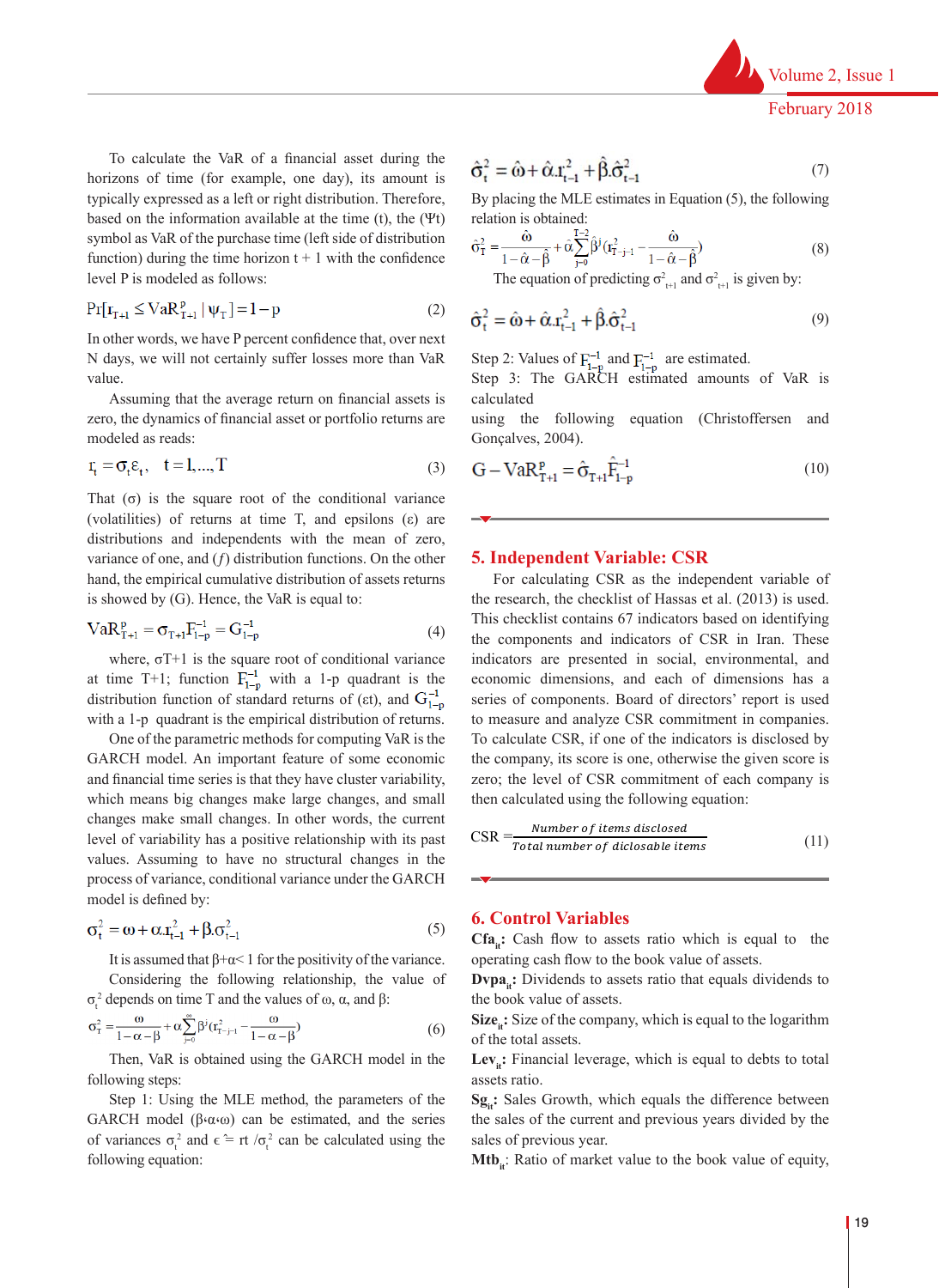which is equal to (Stock price  $\times$  Shares outstanding + assets - shareholders' equity) divided by total assets. **Nwc**<sub>it</sub>: Net working capital to the book value of assets ratio, which equals (working capital - cash holdings - short-term investments) divided by total assets.

**Reta<sub>i</sub>:** Retained earnings to total equity.

# **7. Results 7.1. Descriptive Statistics Result**

The result of descriptive statistics related to variables used in this research is summarized in Table 1.

The average amount of CSR in the results is 20, which, contrary to previous researches such as the works of Cheung (2016) and Arouri and Pijourlet (2015), indicates that CSR is not considered as an important factor in the target society of the research. In addition, the average amount of VAR is 42 which can be considered a high rate for this variable compared to the results reported elsewhere (Viviani, Revelli, and Fall, 2015).

## **7.2. Multicollinearity Test**

The results of the multicollinearity test shows that the VIF value of all the variables is less than 10, and tolerance statistic is more than 0.2; thus, it can be concluded that there is no multicollinearity between the independent variables, and the results of the regression model are reliable (Gujarati and Porter, 2009). The results of this test are tabulated in Table 2.

## **7.3. Fixed Effects and Hausman Tests**

According to Table 3, in both tests the probability is less than 5%, so the fixed effect method should be used in the regression model.

Regarding the tests conducted, the robust regression has been used in the model.

## **7.4. Panel Data Results**

According to Table 4, the probability of the F statistic, which indicates the significance of the total regression, is 0, indicating that the model (at a confidence level of 99%) is significant. Adjusted R-squared is 0.38, indicating that approximately 38% of the variations of the dependent variable can be explained by the model variables. A Durbin-Watson statistic value of 2.30, which lies in the range of 1.5 to 2.5, indicates that a lack of correlation in the model is accepted.

Coefficient of CSR variable is -20961.63, and the results of T-statistic and the probability of this variable indicate the significance of this coefficient at an error level of 5%. These findings show a negative and statistically significant relationship between CSR and company VaR risk. Moreover, among control variables, SG and MTB have a negative and significant relationship, but RETA has a positive and significant relationship with the VaR.

## **8. Discussion and Conclusion**

This study examines the relationship between corporate social responsibilities and value at risk in petrochemical companies listed on the Tehran Stock Exchange. Though there has been many studies investigating the effects of participating and reporting corporate social responsibilities on numerous factors, its relationship with value at risk has not much been considered in the literature. In fact, although previous researches on relationship between financial risk (systematic and idiosyncratic) and CSR is worthwhile, managers tend to measure risk by using different methods such as VaR model. Therefore, the study of the relationship between CSR and VaR seems to be a very important.

| Table 1- Descriptive Statistics |                    |             |               |                |                |                           |  |
|---------------------------------|--------------------|-------------|---------------|----------------|----------------|---------------------------|--|
| <b>Variable</b>                 | <b>Observation</b> | <b>Mean</b> | <b>Medium</b> | <b>Maximum</b> | <b>Minimum</b> | <b>Standard Deviation</b> |  |
| <b>VAR</b>                      | 216                | 428270.9    | 57324.43      | 11372069       | 0.735425       | 0.1399058                 |  |
| <b>CSR</b>                      | 216                | 20.31239    | 20.89552      | 32.83582       | 10.44776       | 6.305267                  |  |
| <b>CFA</b>                      | 216                | 0.179187    | 0.150464      | 0.691905       | $-0.18406$     | 0.172608                  |  |
| <b>DVPA</b>                     | 216                | 0.000132    | 0.00004       | 0.002141       | 0.000000       | 0.000253                  |  |
| <b>SIZE</b>                     | 216                | 6.961732    | 6.991962      | 8.509889       | 4.727330       | 0.579813                  |  |
| <b>LEV</b>                      | 216                | 0.560725    | 0.570688      | 0.987059       | 0.038807       | 0.221630                  |  |
| <b>SG</b>                       | 216                | 0.197120    | 0.094004      | 1.322922       | $-0.462008$    | 0.359305                  |  |
| <b>MTB</b>                      | 216                | 1.849873    | 1.597159      | 4.943690       | 0.104046       | 1.002539                  |  |
| NWC                             | 216                | $-0.035985$ | 0.016665      | 0.485478       | $-0.781087$    | 0.263594                  |  |
| <b>RETA</b>                     | 216                | 0.416002    | 0.496049      | 0.920706       | $-0.587819$    | 0.349130                  |  |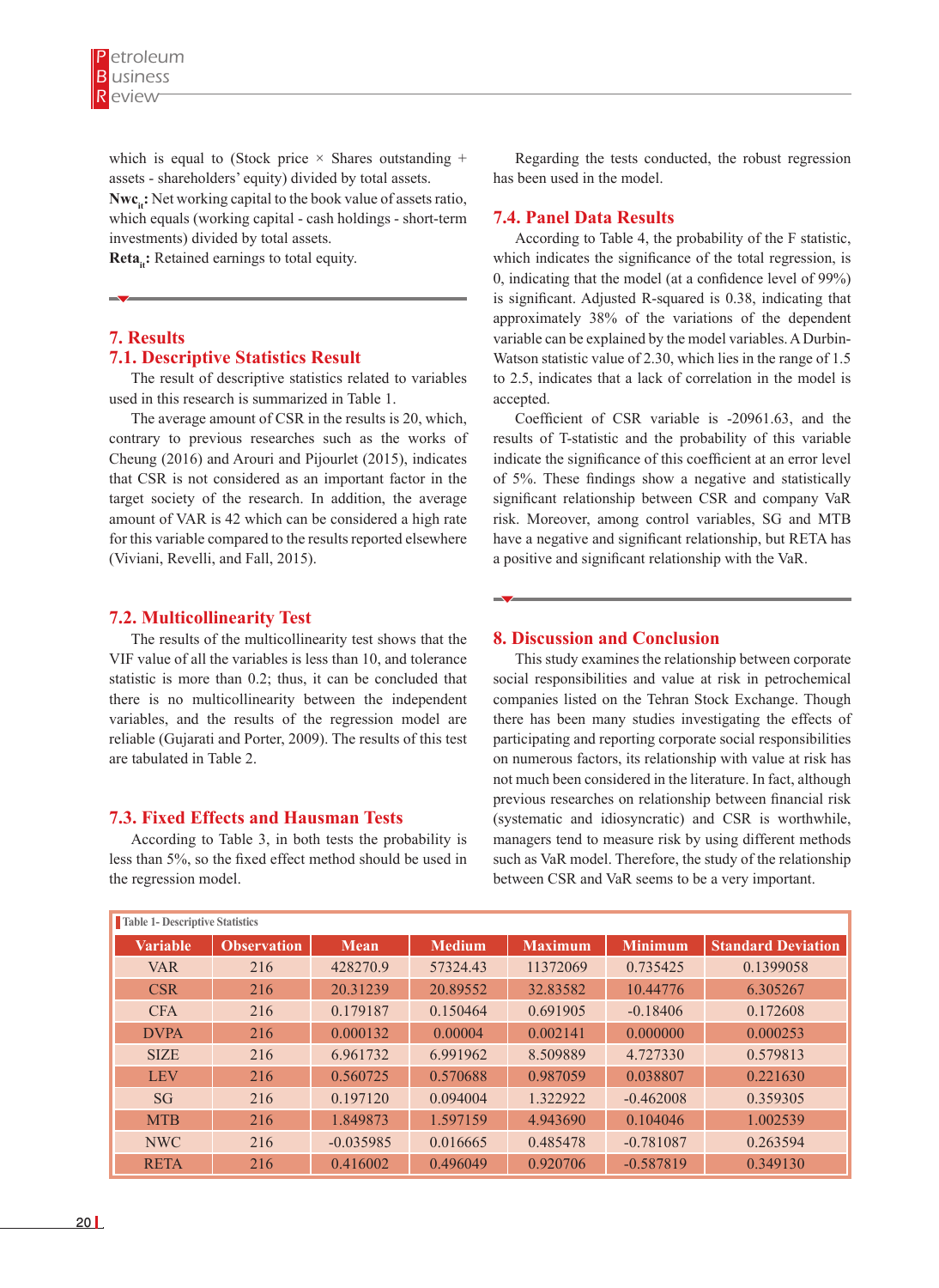Investigating the relationship between these two variables can help companies decide on the amount of investme nt on their CSR activities and reduce the risk of being active in the capital market.

Nowadays, consumers show a more positive response towards establishments exhibiting higher levels of social responsibility and consider it as an important factor in their decision making. Paying attention to CSR activities can create a positive view in society towards the companies, thereby increasing stakeholders' loyalty and trust. These companies can be more resilient in times of economic crises, and in case of a need for resources such as cash, they have better condition than their rivals, which will ultimately reduce the company risk.

Theoretically, companies that involve in CSR activities with higher standards, for different reasons such as balancing stakeholders interests, reducing information asymmetry, and having more reputation, will have less risk in times of crisis (Mishra and Modi, 2013; Lahrech, 2011; Godfrey et al., 2005). The results of the research model showed that there is a negative and significant relationship

| <b>Table 2- Multicollinearity Test Results</b> |                  |            |  |  |  |
|------------------------------------------------|------------------|------------|--|--|--|
| <b>Variable</b>                                | <b>Tolerance</b> | <b>VIF</b> |  |  |  |
| $\mathcal{C}$                                  | 2.84             |            |  |  |  |
| <b>CSR</b>                                     | 4.49             | 1.26       |  |  |  |
| <b>CFA</b>                                     | 6.65             | 1.53       |  |  |  |
| <b>DVPA</b>                                    | 2.59             | 1.62       |  |  |  |
| <b>SIZE</b>                                    | 5.42             | 1.42       |  |  |  |
| <b>LEV</b>                                     | 5.41             | 1.96       |  |  |  |
| SG                                             | 1.30             | 1.14       |  |  |  |
| <b>MTB</b>                                     | 2.34             | 1.27       |  |  |  |
| <b>NWC</b>                                     | 3.94             | 2.02       |  |  |  |
| <b>RETA</b>                                    | 2.22             | 2.01       |  |  |  |

**Table 4- Panel data results**

between CSR and VaR, which confirms the theoretical foundations of the research and is similar to the past studies reported elsewhere (Cheung, 2016; Arouri and Pijourlet, 2015; Parsa et al., 2014; Mishra and Modi, 2013). Most of the past studies show that the risk of the company can be reduced by involving in more CSR activities.

According to the results and information obtained during the research, some suggestions are given by the authors:

It is suggested that companies should take CSR activities as an important factor in achieving their goals and should be more responsible towards CSR to increase their reputation and encourage people for investing in their companies. By reducing their risk, companies can expect greater loyalty from their customers in unfavorable economic conditions; as a result, if they need resources such as cash, they can achieve them more easily.

Most petrochemical companies in Iran are dependent on the government, and the negative effects of this industry on the environment have made the social and environmental groups focus more on this industry, which has pushed these companies into involving in more social activities. Therefore, it is suggested that these companies should reduce the number of their governmental, environmental, and social fines and penalties by taking part in more CSR activities.

Corporate social responsibility is almost a new concept in the third world countries, and further studies in this concept such as a study about its relationship with financial transparency, audit quality, and other factors can lead to reducing environmental hazards in the world as well as being a growth factor for companies deciding to invest in it.

| Table 3- Fixed Effects and Hausman Results |                  |                                      |        |  |  |
|--------------------------------------------|------------------|--------------------------------------|--------|--|--|
| <b>Test</b>                                | <b>Statistic</b> | Degree of Freedom (d.f.) Probability |        |  |  |
| <b>Fixed Effects</b>                       | 2.236            | $-26.118$                            | 0.0019 |  |  |
| Hausman                                    | 12.045           |                                      | 0.0296 |  |  |

| TAUIC THAIRT UALA LESUILS |                    |                           |                    |                    |                          |  |
|---------------------------|--------------------|---------------------------|--------------------|--------------------|--------------------------|--|
| <b>Variable</b>           | <b>Coefficient</b> | <b>Standard Error</b>     | t-Statistic        | <b>Probability</b> | <b>Relationship</b>      |  |
| $\mathcal{C}$             | 319287.9           | 428667.2                  | 0.744839           | 0.4579             | $\overline{\phantom{0}}$ |  |
| <b>CSR</b>                | $-20961.63$        | 4022.276                  | $-5.211384$        | 0.0000             | negative and significant |  |
| <b>CFA</b>                | $-17526.06$        | 110799.5                  | $-0.158178$        | 0.8746             | $\overline{\phantom{0}}$ |  |
| <b>DVPA</b>               | -30020807          | 36709774                  | $-0.817788$        | 0.4151             | -                        |  |
| <b>SIZE</b>               | 88310.77           | 64775.74                  | 1.363331           | 0.1754             | $\overline{\phantom{a}}$ |  |
| <b>LEV</b>                | $-145459.8$        | 120450.9                  | $-1.207628$        | 0.2296             | -                        |  |
| SG                        | $-181135$          | 43239.52                  | $-4.189107$        | 0.0001             | negative and significant |  |
| <b>MTB</b>                | $-49109.27$        | 24191.27                  | $-2.030041$        | 0.0446             | negative and significant |  |
| <b>NWC</b>                | $-70931.87$        | 101831.9                  | $-0.696559$        | 0.4874             |                          |  |
| <b>RETA</b>               | 341214.9           | 50397.44                  | 6.77048            | 0.0000             | positive and significant |  |
|                           | <b>R-squared</b>   | <b>Adjusted R-squared</b> | <b>F-statistic</b> | <b>Probability</b> | <b>Durbin-Watson</b>     |  |
| statistics                | 0.524295           | 0.383196                  | 3.715792           | 0.0000             | 2.300717                 |  |